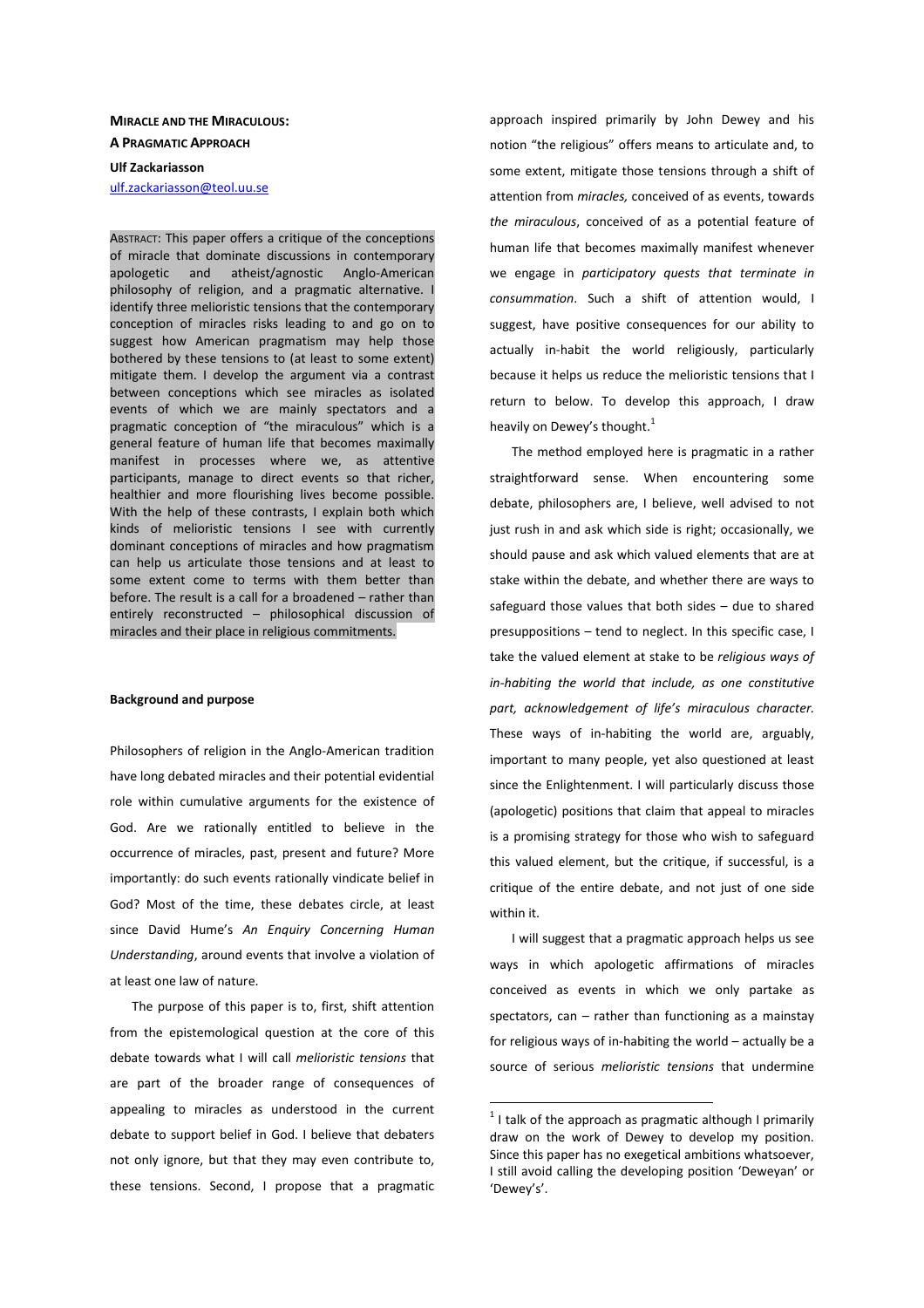confidence in the very same ways of in-habiting the world that they were intended to support (I develop the notion of "melioristic tensions" in the next section).

Two *caveats* before I start. First, I do not claim that the proposal offered here is the only conceivable way to mitigate the melioristic tensions I identify, or that everyone will accept it as superior to every alternative. Partly for the simple reason that people are different, partially because this is not the way philosophical arguments typically work, and partly because I do not take philosophy (or any other single intellectual or practical endeavor) to be the ultimate arbiter of what we are entitled to do, believe or think. The argument developed here points to certain melioristic tensions that I believe a good many religious believers will recognize, and suggests one way of handling them without assuming that everybody will find that suggestion helpful.

Second, I will mainly focus on the philosophical debate that typically takes a third person-perspective by asking what the aggregate amount of miracles entitle us to rationally claim about God, rather than what individuals who have been through some life-shattering experiences, like surviving accidents where many others perished, are rationally entitled to claim. Towards the end of this paper, I will, however, have something to say about the more individual perspective, and how it relates to the pragmatic approach I advocate.

## **In-habiting the world**

Before I begin, I want to clarify what I mean by "inhabiting the world" and how I relate that activity to the notion of "melioristic tensions", pragmatic philosophy in general, and pragmatic philosophy of religion in particular.

Pragmatism has, ever since its inception, aspired to be a *mediating* philosophy (James 1995, lect. 1). This implies that it is neither religious nor anti-religious, but pluralistic: struggles to satisfy deeply felt moral and existential needs lead people in diverse directions, some more religious and some more secular. These directions develop and become valuable as part of people's efforts to *in-habit the world* in the sense that Dewey has in mind in the following quote: "[t]hrough habits we also in-habit the world. It becomes a home, and the home is part of our every experience" (Dewey 1958, 104). Making the world a home means, both metaphorically and quite literally, creating a space for thought and action within which we feel a relatively high degree of familiarity and safety, and where that familiarity and safety help ensure tolerance towards others and a willingness to face and engage in challenges and problems that we come across. These engagements need not have an ultimate *telos*; hopefully, though, they help us in-habit the world more confidently than before, which, in turn, makes us more willing to engage in new challenges, and so on.

However, our sense of familiarity and safety is occasionally threatened, particularly when clashes and tensions arise within a person's or a group's ways of inhabiting the world, and/or between different persons' and groups' ways of in-habiting the world. In this paper, I call such clashes *melioristic tensions*. Meliorism is, in pragmatism, the in-between position between optimism and pessimism which sees progress and improvement as *possible* and within our reach, but also as such that they can only come about through means such as careful reflection, painstaking effort and constructive cooperation with as many "fellow inquirers" as possible (cf. Pihlström 2013; Koopman 2009).

Melioristic tensions, on my definition, are tensions that arise in situations where we experience that in order to preserve some valued element in our lives (that helps us confidently in-habit the world), we seem forced to make commitments and adopt habits of thought and action that jeopardize our ability to preserve or accomplish *other* elements that we also value. In other words, they arise in problematic situations where established habits of thought, action and judgment seem to partially undermine, rather than support, our opportunities to make progress. Thus understood,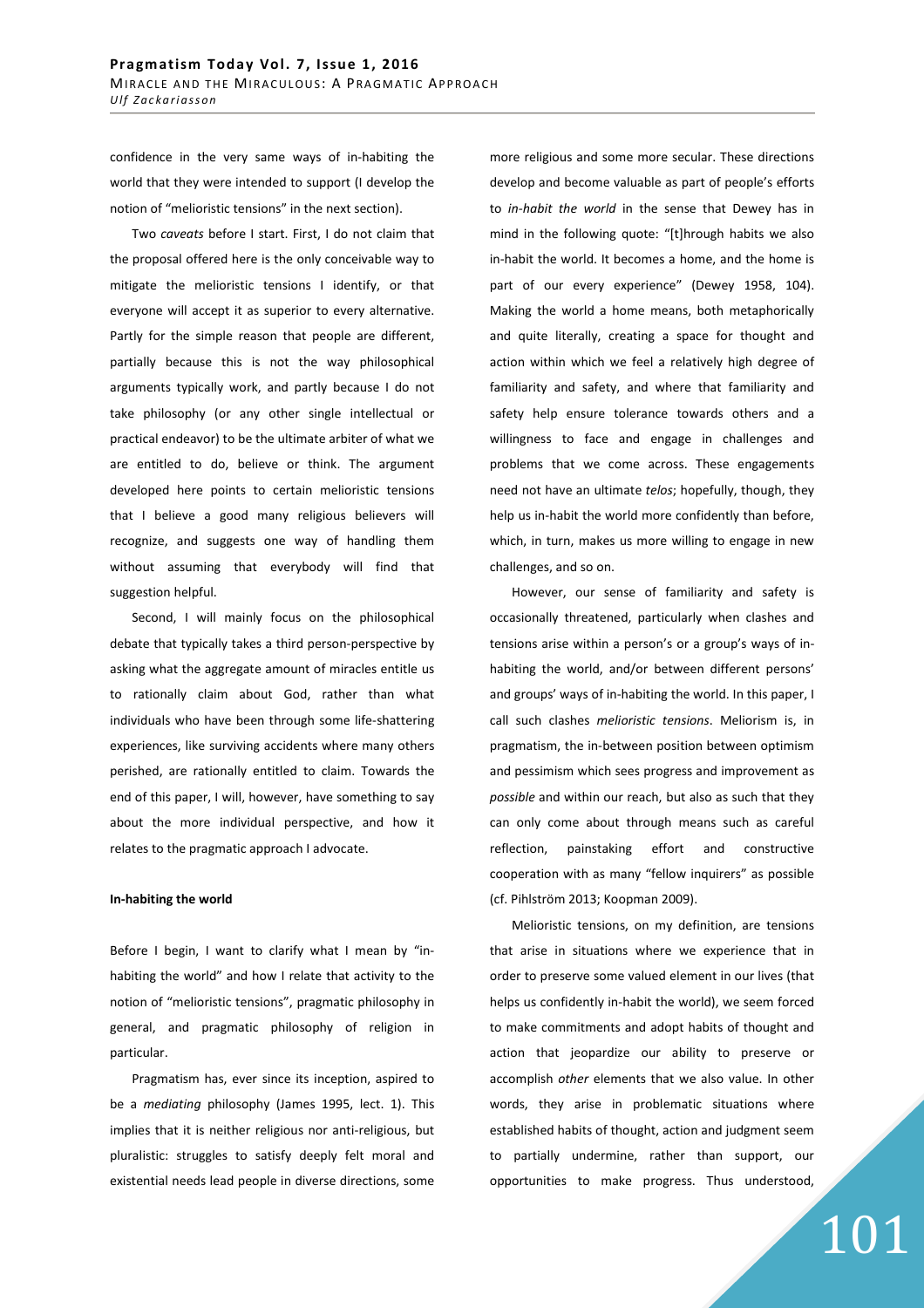melioristic tensions threaten our ability to confidently inhabit the world, and it is only natural that philosophers should ponder the question whether they can help us think through, in a systematic fashion, the different consequencs that may ensue from adopting a position or a claim as a guide for conduct.<sup>2</sup>

### **Debating miracles**

Hume makes two claims concerning miracles. First, by way of *definition*, he suggests that a miracle is an *event* where at least one law of nature is violated. By 'law of nature' he means, faithful to his empiricism, stable regularities of experience that we become accustomed to throughout life. Hence, it is a law of nature that dead people remain dead, that knifes cut and that lost limbs do not grow back out again. The sudden death of a seemingly healthy person does not, however, violate any law of nature, since we are familiar with this happening from time to time (Hume 1951, 119).

Second, by way of *rational evaluation*, Hume argues that it is very hard to frame a rationally defensible argument for a belief that some specific miracle has occurred, and even more difficult to use it to argue for some other belief (for instance, belief in the existence of God). The difficulty lies in reconciling what Hume takes to be the incompatible tasks of (a) establishing that something is a law of nature and (b) demonstrating that this alleged law of nature was violated at some specific time and place where it should have applied. The more evidence you amass for (a), the more likely it will seem that the testimony about the alleged miracle was erroneous, consciously manipulated or exaggerated, not least since reports about miracles become less frequent as cultures become more 'advanced' (Hume 1951, 121ff). Hume thus concludes that we should be skeptical of any and all claims that a miracle has occurred, and

102

 $\overline{a}$ 

contemporary thinkers such as J. L. Mackie, David Saunders and Richard Dawkins reach similar conclusions. Dawkins, for instance, suggest that our human "appetite for wonder" can and should be satisfied by the natural phenomena that we, through science, can investigate and explain in more and more sophisticated manners (Mackie 1982; Dawkins 1999; Saunders 2002). Miracles become spectacular, law-governed, natural events.

In line with the pragmatic approach outlined above, I take these critics to suggest that a religious way of inhabiting the world *cannot* be reconciled with habits of thought and action that we have developed in science and elsewhere lest we commit intellectual suicide by rejecting substantial parts of a modern scientific worldview. Apologetic responses, on the other hand, seek to show that these problems can be overcome without any substantial reconstructions of our current habits of thought and action.

One apologetic strategy is to argue that we should reject Hume's first move, i.e., the definition of miracles as violating laws of nature (e.g. Peterson et al. 2009, chap. 9; Lewis 1960). I will have something to say about this strategy below, but I will focus on the mainstream approach in what follows. Hume's definition is attractive from an apologetic point of view for the simple reason that it is the violation-requirement that makes miracles "spectacular evidence" for God's existence (Mackie 1982, 19), and hence make them seem like promising resources for attempts to safeguard our ability to confidently in-habit the world religiously.

Richard Swinburne questions Hume's one-sided emphasis on *testimony* which, he holds, leads Hume to frame the clash in terms of a quantitative weighing of testimonies. In many cases, Swinburne claims, we can actually bypass questions about testimony entirely by consulting traces and physical evidence of miracles – such as X-ray documentation of a miraculously fast disappearance of cancer tumors (Swinburne 1989, 136).

Alvin Plantinga and a number of Muslim philosophers argue for a modification of Hume's absolutistic conception of laws of nature as allowing for

<sup>&</sup>lt;sup>2</sup> Purely theoretical clashes that create no practical problems regarding how to act or how to coordinate our ways of in-habiting the world with others' are, from this perspective, significantly less pressing.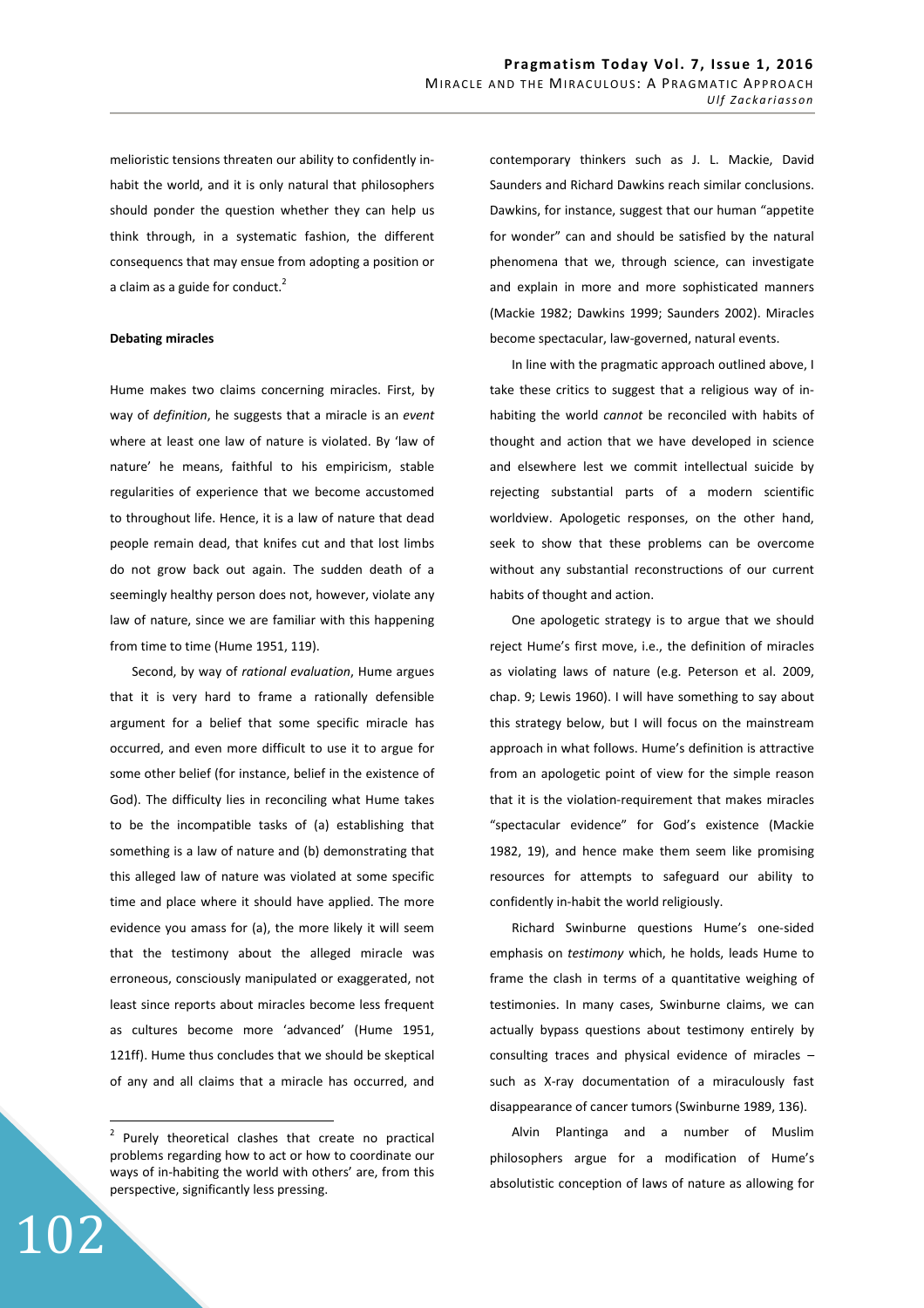no exceptions: the clash can be handled if we instead take laws of nature to chart statistical regularities. If you add to this the view of God as the author and upholder of all laws of nature, then the occurrence of violations of laws of nature is not at all the intellectual stumblingblock that Hume took it to be (Plantinga 2011; cf. Bigliardi 2014; Swinburne 2004, chap. 11).

Stephen T. Davis and Nancey Murphy represent the most pragmatic form of defense of belief in miracles; in Murphy's case, it is even explicitly based on Quinean holism. On a holist basis, Davis and Murphy criticize Hume's simplistic view of the justificatory relation between miracle and religious belief. *Pace* Hume, they hold that it is not just the case that miracles justify belief in God; belief in a God capable of performing miracles *also* justifies the claim that miracles occur (Davis 1999; Murphy 1999). Religious believers' epistemic position is hence, Murphy and Davis argue, stronger than Hume, and other critics who start from an agnostic or outright skeptical position, think.

### **Melioristic Tensions in the Current Debate**

Before I go on to develop a pragmatic approach that can function as a critical contrast to the contemporary miracle-debate, I want to identify the melioristic tensions that the presuppositions underlying the current debate tend to generate. I will then go on to argue that a pragmatic approach that subsumes miracles under the notion the miraculous would enable us to come to terms, at least to a significant extent, with those tensions.

A shared presupposition that structures the contemporary debate is the view of the human knower as primarily a *passive spectator*: the human task with regard to miracles is to form beliefs on the basis of events that she records but does not partake in, or affect, in any way. In the debate on miracles, passivity and distance are no contingent features of this epistemology; it creates a space where God's agency can manifest itself and become detectable in specific events free of human interference. This is an example of the form of epistemological thought that Dewey characterized as *spectator theories of knowledge*: the ideal knower is detached from the phenomena she studies (Dewey 1929, chap. 1). Even alternative views of miracles such as Dawkins' mirror this kind of spectator conception through a focus on naturally existing phenomena and events. I will call the shared conception the *event- and passivity-centered conception of miracles*.

Dewey argues that such *spectator theories of knowledge* estrange human beings from the world in which they actually live by denigrating ordinary ways of being in and acquiring knowledge about that world, ways where *participation* and (I would add) *cooperation*  play crucial roles. (Dewey 1929, chap 1; Dewey 1986; Alexander 1987, 197). The result is a set of dichotomies (theory/practice, knowing/doing, etc.) that hampers our ability to confidently in-habit the world. Dewey suggests, instead, that observation and participation are phases within larger processes of experiencing, acting and undergoing that together result in new knowledge and insights (Dewey 1958). Against, this background, I now wish to look closer at the consequences – in the form of melioristic tensions – of an event- and passivity-centered conception of miracles and of their role in a religious way of in-habiting the world.

A first melioristic tension arises primarily in relation to miracles as alleged violations of laws of nature. Let us take the swift recovery of a fatally ill cancer patient (who has not refused any therapies or treatments offered to her) as a standard example of a miracle, and let us assume that the reports about the recovery have not been manipulated in any way.

Within the framework of the contemporary miracledebate, we can hold either (i) that this swift recovery was indeed a miracle (and hence a sign of supernatural agency), or  $-$  retaining Hume's terminology  $-$  (ii) that it was the work of some as yet unknown laws of nature. Let us assume that doctors and researchers engage in an inquiry into this case and that the inquiry results not just in new theoretical insights, but, more importantly, in the

# 103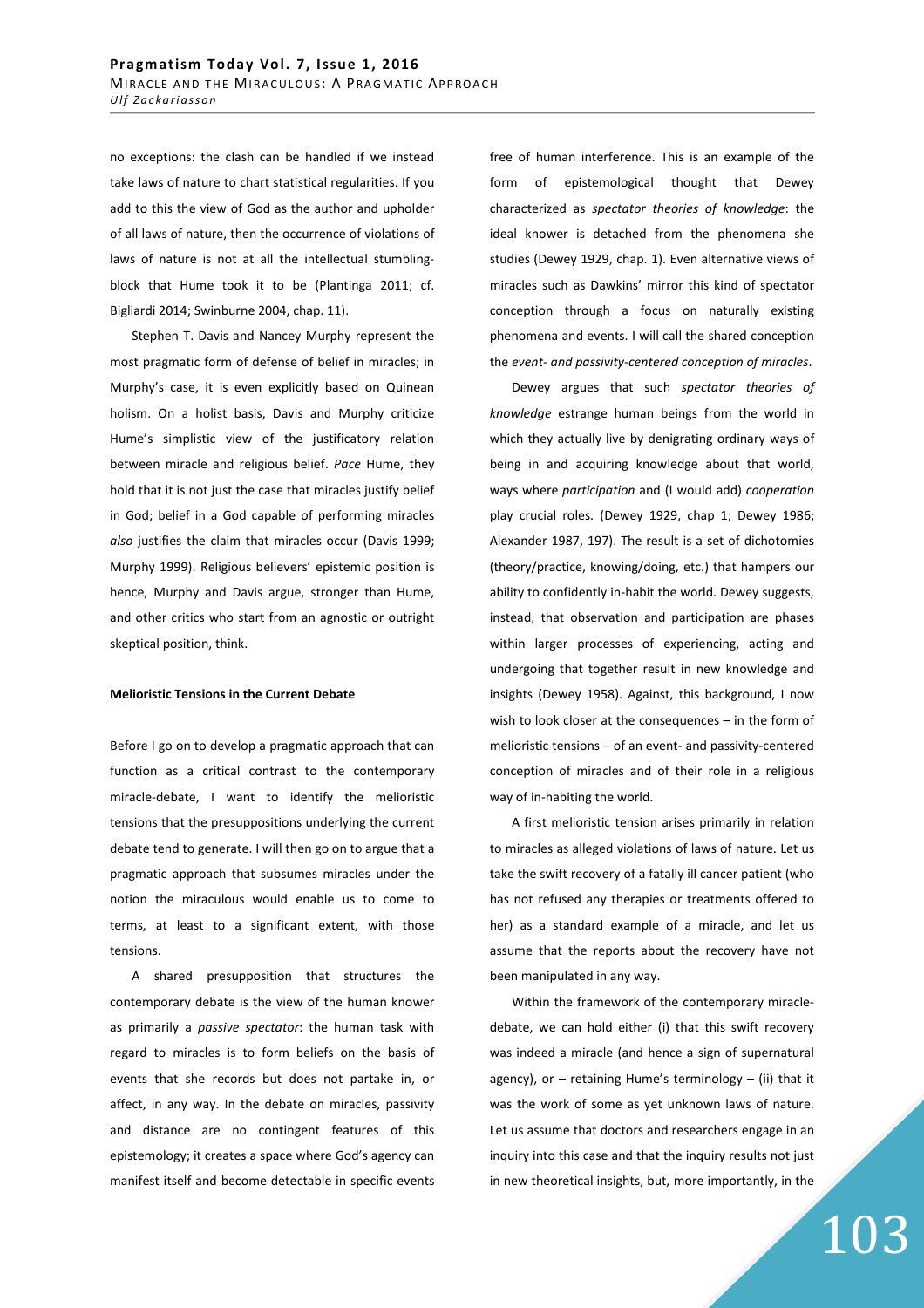taking of important steps towards new and improved therapies that eventually enable us to save patients who previously had no hope of recovery.<sup>3</sup> Ideally, isolated events can be integrated in ways of understanding that offer them a new significance, and these processes of understanding may well terminate in a situation where people may lead longer, healthier and more flourishing lives than before.

It would be a serious mistake to portray such quests for natural rather than supernatural explanations as the result of a narrow-minded naturalistic inability to take the possibility of supernatural events seriously: there is reason to think that very many people of both religious and secular persuasion would consider such a *participatory quest* not just one among several, but actually the only, adequate response to this situation. I call this a 'participatory' quest to underline both that it is a process in which human beings are active participants yet not in full control of the outcome since it is undertaken in interaction with an environment, and also because it is, typically at least, a process where a number of people partake.

In popular debates over religion, atheists sometimes seem to imply that a commitment to the possibility of miracles *inevitably* causes religious believers to back away from and even prevent others from engaging in participatory quests like the one described above. I have never seen any convincing arguments or firm evidence for that allegation, and for the sake of this argument, I will assume that such reactions are very rare and more or less always avoided. I am more interested in the kind of melioristic tensions that may arise when alleged violations of laws of nature are appealed to in arguments for God's existence.

Briefly stated, the root of the melioristic tension is this: given Hume's definition of miracles, whenever we come across a *real* miracle, our quest for new knowledge and new therapies lead to naught. Whenever we come across a merely *apparent* miracle – that is, the events turned out to be fully explainable in terms of laws of nature after all  $-$  it is, however, quite possible that we will find ways to use the newfound insights into the natural process to develop new therapies. Perhaps we find out (at first rather coincidentally) that a therapy becomes much more effective when combined with other treatments, for instance, and when repeated, similar positive results follow, so that eventually, this combination of treatments become the new standard method to treat this particular form of cancer. The paradox lies in the fact that the logic of most apologetic uses of alleged miracles forces us to say that whenever we manage to develop new therapies that relieve suffering, the original event  $-$  the alleged miracle  $-$  has lost its *religious (and apologetic) significance* – it was no miracle after all.

A second melioristic tension arises from the fact that very many of the stories about alleged miracles are tradition-specific: particular miraculous events occur or have occurred in the setting of a particular religious tradition, and so on, are taken to justify tradition-specific doctrines and/or claims about the sacred status of some religious authority, such as Jesus or the Buddha, and/or some disciple. This means that claims about miracles, when treated as evidence for the existence of some divine being, are significantly weakened once we learn that similar events are appealed to in *other* religious traditions as evidence of the existence of other divine beings or to justify incompatible beliefs about the divine.

Dewey takes this to point to one of the great plights of both religion and apologetic philosophy of religion: the tendency to encourage *sectarian approaches* that pit religious traditions – and even branches of the same tradition – against one another, and, even more so, believers against non-believers. As already Hume pointed out, similar events are appealed to in religious traditions that are incompatible with one another. In order to win converts, some committed believers even

104

 $\overline{a}$ 

 $3$  A parallel case could be made, I think, with regard to the opposite of miracles, that is, cases where the outcome is unexpectedly bad. Here, too, we should engage in an energetic quest to discover laws of nature that may explain this unfortunate course of events, and find methods to avoid that similar things happen in the future.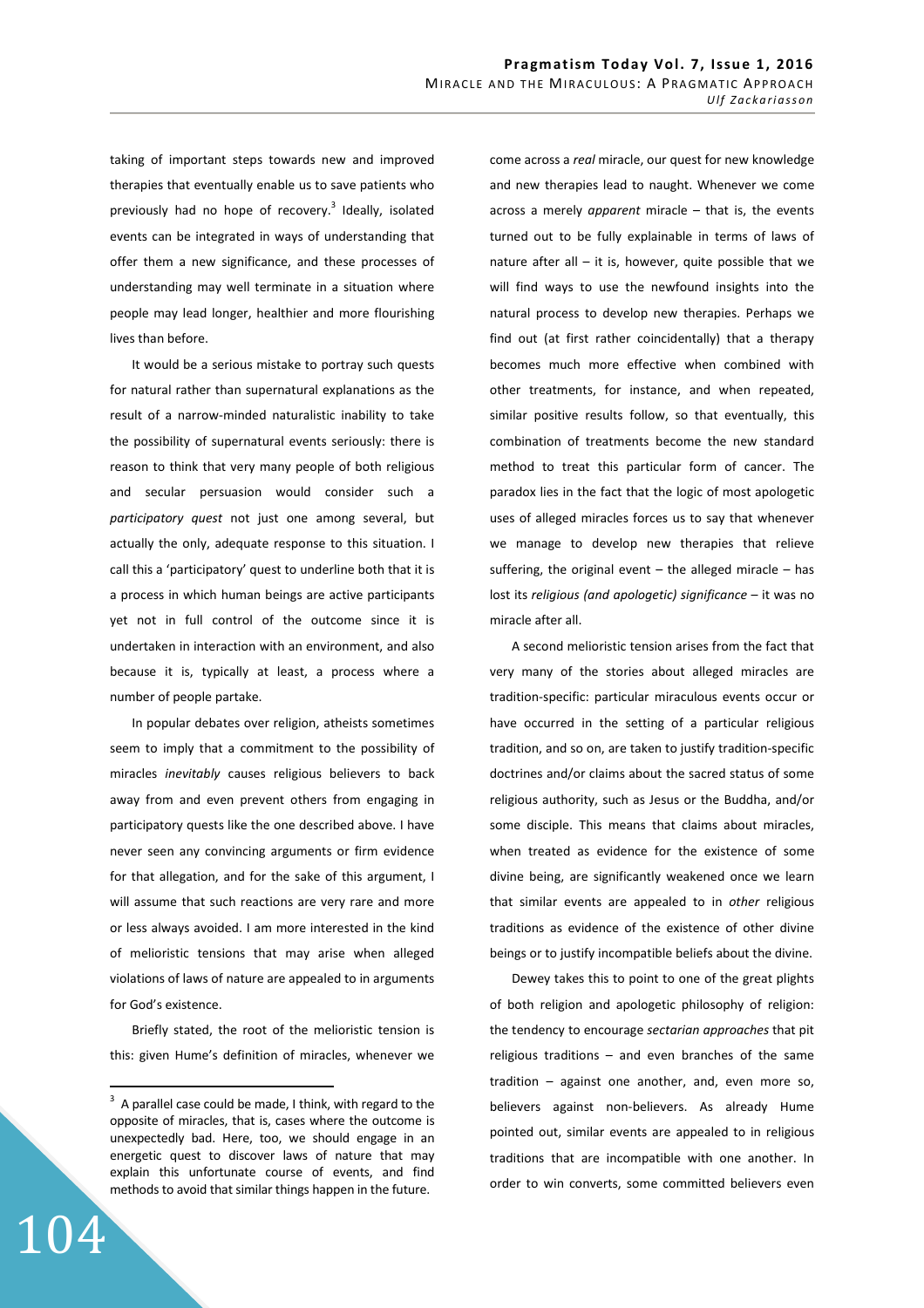consider it a religious duty to question the genuineness of the alleged miracles of other religious traditions. The contemporary miracle-debate does little to combat and question such sectarian tendencies, since its event- and passivity-centered conception of miracles typically leads it to concentrate on just the kind of spectacular events that typically underpin some *specific* religious way if inhabiting the world.

Now, for many philosophers of religion, such sectarian tendencies are unproblematic. I would suggest, though, that a significant problem with them is that they do not sit comfortably with the experience that many of the most significant accomplishments that have occurred in the last centuries  $-$  e.g., the growth of modern science, the gradual breakthrough of democratic governance and impartial systems of jurisprudence – are cooperative in nature, and require broad coalitions and relations that involve a basic trust across dividing lines between religions and religious and secular individuals. These accomplishments are what Dewey called truly "ecumenical" in that men and women of good will can participate in and benefit from them (almost) regardless of religious of secular religious commitments, and I will return to their significance below.

A move in the direction of a religious pluralism could arguably go some way towards mitigating the second melioristic tension (though the divide between religious and secular people would still be as marked as before). Similar sectarian tendencies surface, however, typically in a third melioristic tension as well, namely, one that emerges from the undeniable fact that miracles occur against a solid background of *lacks* of divine intervention where the absence of interventions seem to offer "spectacular evidence" *against* God's existence. Certainly, Swinburne is right to respond to such objections by pointing out that without such a solid background, *human* life would be impossible, but Maurice Wiles is, arguably, equally right to point out that divine interventions could have occurred much more frequently (and in more dire circumstances than presently) and still not threaten our basic confidence in the uniformity of nature or the importance of human agency (Swinburne 2004; Wiles 1993). The image of God as an agent who intervenes in such a patchy manner in our lives seems hard to combine with our moral sensibilities.

Of course, there are many responses to the problem of evil and I cannot discuss them all here. I will concentrate on one recent response that is currently very much discussed in analytically oriented journals on philosophy of religion publishing in English (such as *Religious Studies* and *International Journal for Philosophy of Religion*), and that claims to have a simple and elegant response to problems connected to patchy divine interventions, namely, the approach of *skeptical theism*.

According to skeptical theist responses to the problem of evil, humans are in no position to determine whether God is or is not justified in allowing the massive amounts of evil and suffering that we see. We cannot know whether there are goods and evils unknown to us that God takes into consideration, and we cannot know whether we have fully understood the complex relations between different goods and evils that we have come across. Given these limitations and God's unlimited powers, it is actually anything but surprising that God's interventions look patchy, random and even morally dubious from *our* point of view (e.g. Bergmann 2008). From the skeptical theist's point of view, then, the fact that God's actions *seem* to occur in response to relatively petty ailments and in a random fashion offer no good ground for a critique of appeals to miracles – after all, this is only what we should expect given our limited cognitive abilities.

The skeptical theist response is, however, problematic in several respects. First, as long as you retain belief in miracles as violations of the laws of nature, you still have to handle the melioristic tension described above. Second, even if we opt out of that tension by adopting the minority position which holds that miracles only occur *in accordance with* the laws of nature, we are, given skeptical theism, left completely in the dark with respect to the question of how to discern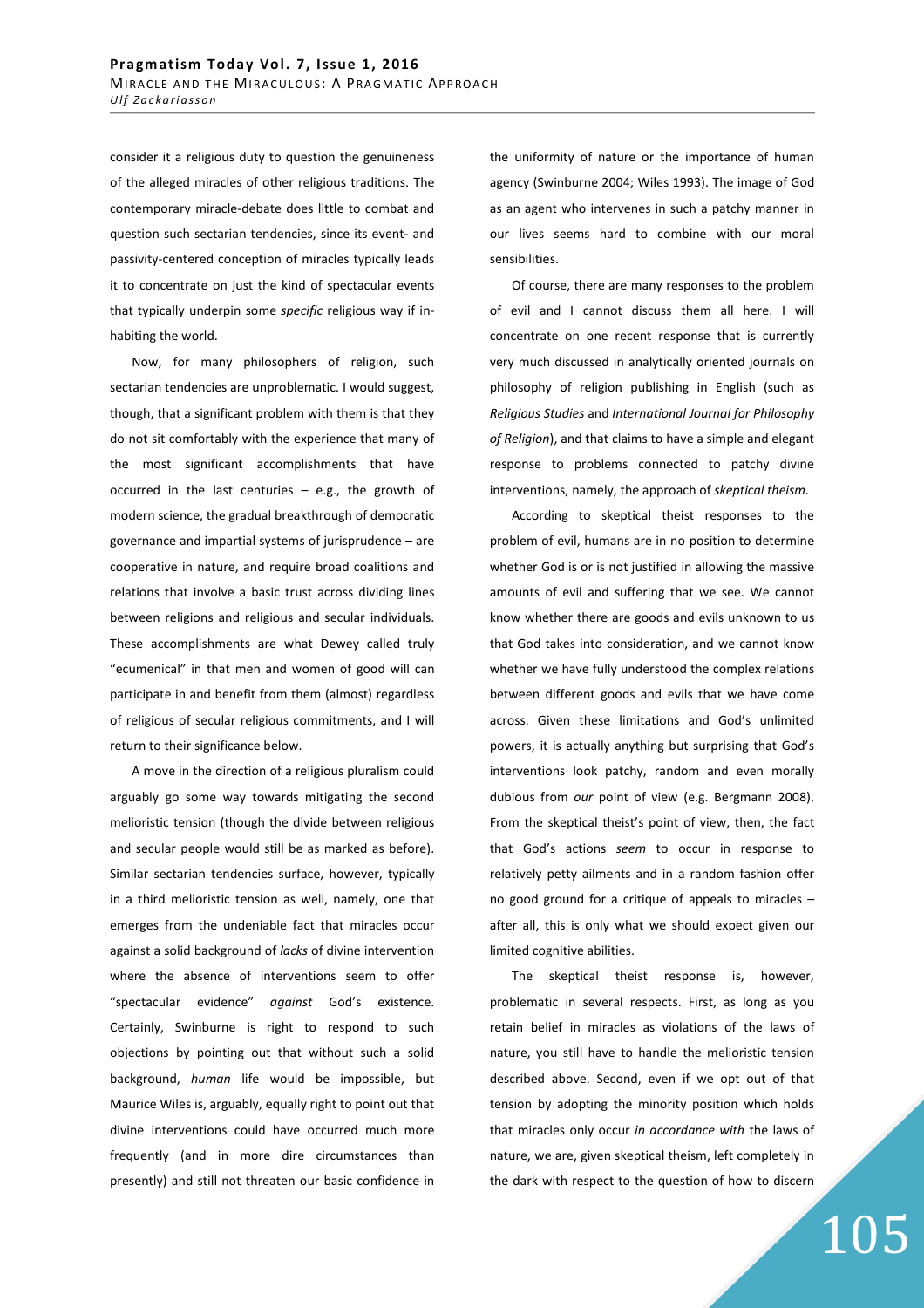miracles. Even the most horrendous event could, for the skeptical theist, be a miracle in the sense that it promotes some of God's unknowable plans. Third, the above problems illustrate that once you have embarked on the skeptical route, it becomes difficult to leave it at the appropriate time (Rowe 2006). If we should be so skeptical about our ability to distinguish good events from bad, then how can we be confident that the teachings of our religious tradition are really *good* in the first place? How could we confidently draw on its rites, myths and symbols in our attempts to in-habit the world?

Significantly, Bergmann and Rea respond to this challenge by admitting that the ensuing skepticism is indeed a real problem, but only for those (agnostics and atheists, say) who lack a firm grounding of their commitments in revelations from God. Hence, it is revelation that underpins and safeguards a religious person's ability to confidently in-habit the world (Bergmann and Rea 2005).

The upshot of this defense is that religious believers with a privileged access to *genuine* revelation have at their disposal very important normative resources that secular people and adherents of other religious traditions lack. The defense of the possibility of religious ways of in-habiting the world boils down to a defense of a *particular* religious way of in-habiting the world, and thus it reintroduces the second melioristic tension discussed above by drastically reducing the number of people we should be prepared to consider fellow inquirers. In addition, the strategy adopted by Bergmann, Rea and other skeptical theists has the further inconvenience that if consistently applied, it will also make us skeptical about the status of any and all events classified as miracles: if we are not in a position to know why certain events occur, it seems implausible to hold that we could know that certain events are good or bad in the first place, and thus whether an event was a miracle or not.<sup>4</sup>

<sup>4</sup> I have developed this critique of skeptical theism in

106

 $\overline{a}$ 

To summarize, I think we can say that while the first melioristic tension is, arguably, the most serious one, the second and third form of melioristic tensions also add stone to the burden, not least because attempts to come to terms with one of them can easily make the other worse. Now, I willingly admit that as long as we treat the question: *are there certain events that are such that they can rationally be taken as support for the belief that there is a God?*, then my suggestion that appeals to miracles such as those that we find in the current debate probably cost more than they taste will probably look strange. Once we broaden our focus, however, and see that this is neither an academic nor an isolated question, but part of a strategy aiming to enable people drawn to religious ways of in-habiting the world to do so more confidently than before, we cannot brush aside melioristic tensions, such as the above-mentioned, as irrelevant.

### **A pragmatic philosophical approach to the miraculous**

The miraculous is, I suggest, a general feature of human life, namely, that processes that terminate in consummation are a real (and not just a theoretical) possibility in human life. It is a feature that becomes maximally manifest in the processes where we *find ourselves already participating and, in attentive interaction with the environment, manage to direct events in such a fashion that richer and more significant lives become possible.* Dewey writes:

There are two possible worlds in which esthetic experience would not occur. In a world of mere flux, change would not be cumulative, it would not move toward a close. Stability and rest would have no being. Equally it is true, however, that a world that is finished, ended, would have no traits of suspense and crisis, and would offer no opportunity for resolution. Where everything is already complete, there is no fulfillment (Dewey 1980, 16–17).

significantly more detail in (Zackariasson 2015).

 $\overline{a}$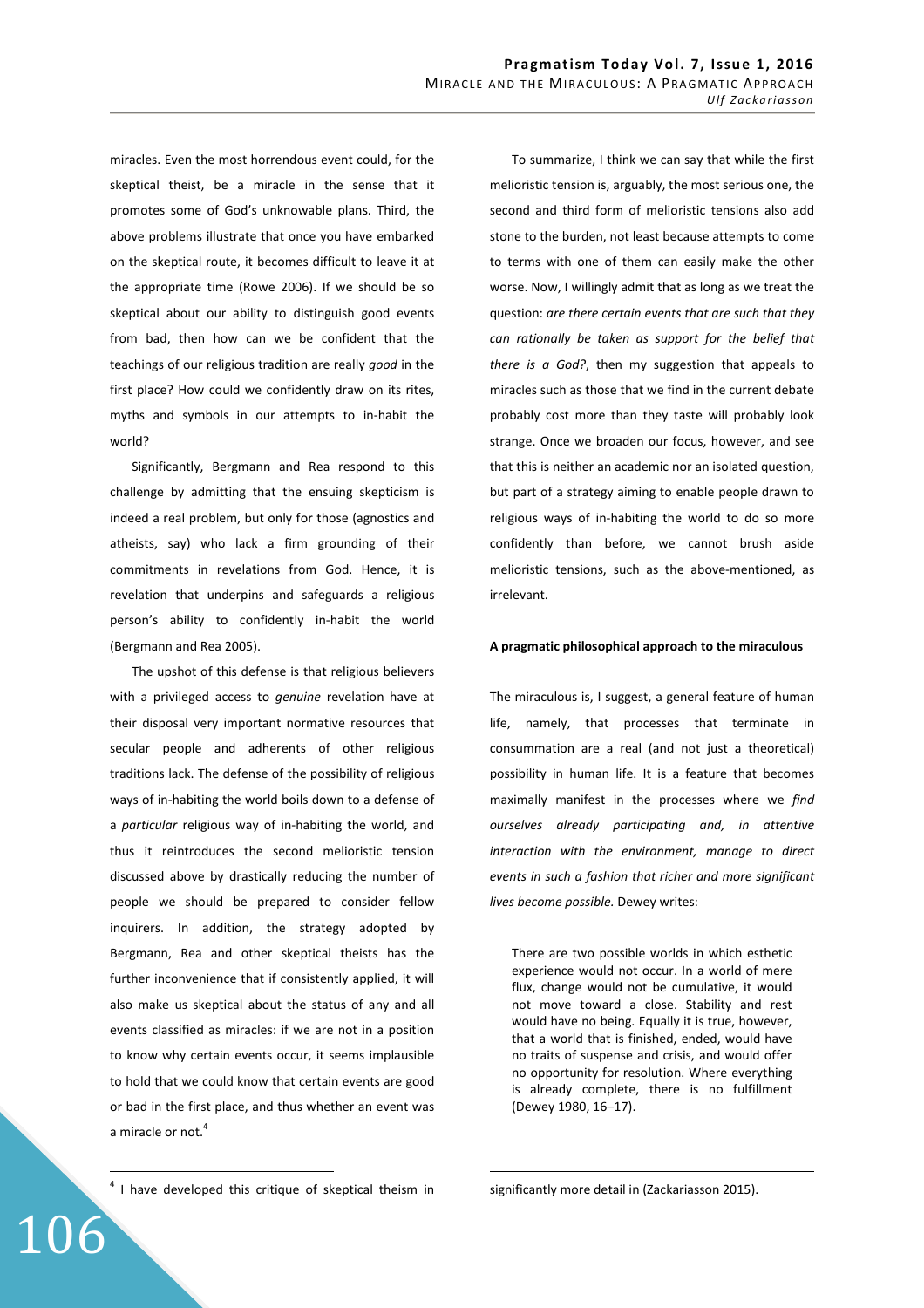The first world would, at the most, be a world of chaotic impressions which would not even qualify as *experiences* in any humanly interesting sense. Since meanings are always developed through *interaction* with the environment, the second world, too, would lack sense: where nothing that we do makes any difference, our responses become inconsequential. Dewey continues:

The live being recurrently loses and reestablishes equilibrium with his [sic!] surroundings. The moment of passage from disturbance into harmony is that of intensest life. In a finished world, sleep and waking could not be distinguished. In one wholly perturbed, conditions could not even be struggled with. In a world made after the pattern of ours, moments of fulfillment punctuate experience with rhythmically enjoyed intervals (Dewey 1980, 17).

The very fact that human thought, habits and practices exist is all the proof we need that *our* world is unlike the worlds that figure in Dewey's examples. Our world is a world where a *human* life, with its typical oscillation between rest and struggle, equilibrium and lack of equilibrium, is possible, and religions can, Stuart Rosenbaum suggests, be seen as ways of acknowledging and giving expression to this feature of life:

In all of the diverse niches in which humanity has managed to survive there have been myriad threats, the most daunting of which have been beyond human control. But even the most daunting of these natural threats have alternated with conditions beneficial to human flourishing. Hurricanes, tornadoes, and floods punctuate seasonal periods of growth and harvest; bitter winters give way to romantic springs and summers; times of sickness and death yield to times of health and vigor. In such natural contexts, religions bring a perspective to the vicissitudes of human lives, families, and communities that support the larger human hopes that keep humanity oriented toward a better future (Rosenbaum 2009, 403).

It is hence a typical feature of human life that we can adapt to and occasionally control both beneficial and threatening elements of our environment. But that is not all: Rosenbaum perceptively links religion to the fact that human beings also need to *give expression* to life's miraculous character, Here, we begin to trace a pragmatic understanding of the value of religious ways of in-habiting the world.

I will speak of 'relate', here, as the ability to both be able to respond in various ways to the situations we encounter *and* to give expression to what it is to be a human being living under existential conditions such as ours. That means that we need habits of thought and action that enable us to respond adequately, both individually and collectively, to existentially significant encounters with success, failure, goodness, evil, birth, illness, recovery, suffering and death (the list could, of course, be further extended). Elements that typically constitute a religious tradition, such as narratives, rites, myths and symbols, have emerged in our struggles to inhabit the world, and they have both shaped and been shaped by our concrete questions about how we should in-habit the world *in a way that fully acknowledges life's miraculous character*. I believe that secular thoughtsystems and ideologies can function in a similar manner, but I will not make much of that thought here, but concentrate on religious ways of in-habiting the world.

I want to suggest, then, that religious traditions offer a range of *paradigmatic responses* to the situations of existential significance that beings living under our existential conditions inevitably meet (cf. Davies 2011), like, as I listed above, when we encounter success, failure, goodness, evil, birth, illness, recovery, suffering and death. For religious persons, it becomes important to seek to integrate these paradigmatic responses in habits of thought and action, and processes that lead to consummation works as a kind of confirmation of the adequacy of these paradigmatic responses and a confirmation that they are supported by forces that work for the good. As William James writes: "[Leo] Tolstoy does well to talk of it as *that by which men live*; for that is exactly what it is, a stimulus, a faith, a force that reinfuses the positive willingness to live even in full presence of the evil perceptions that erewhile made life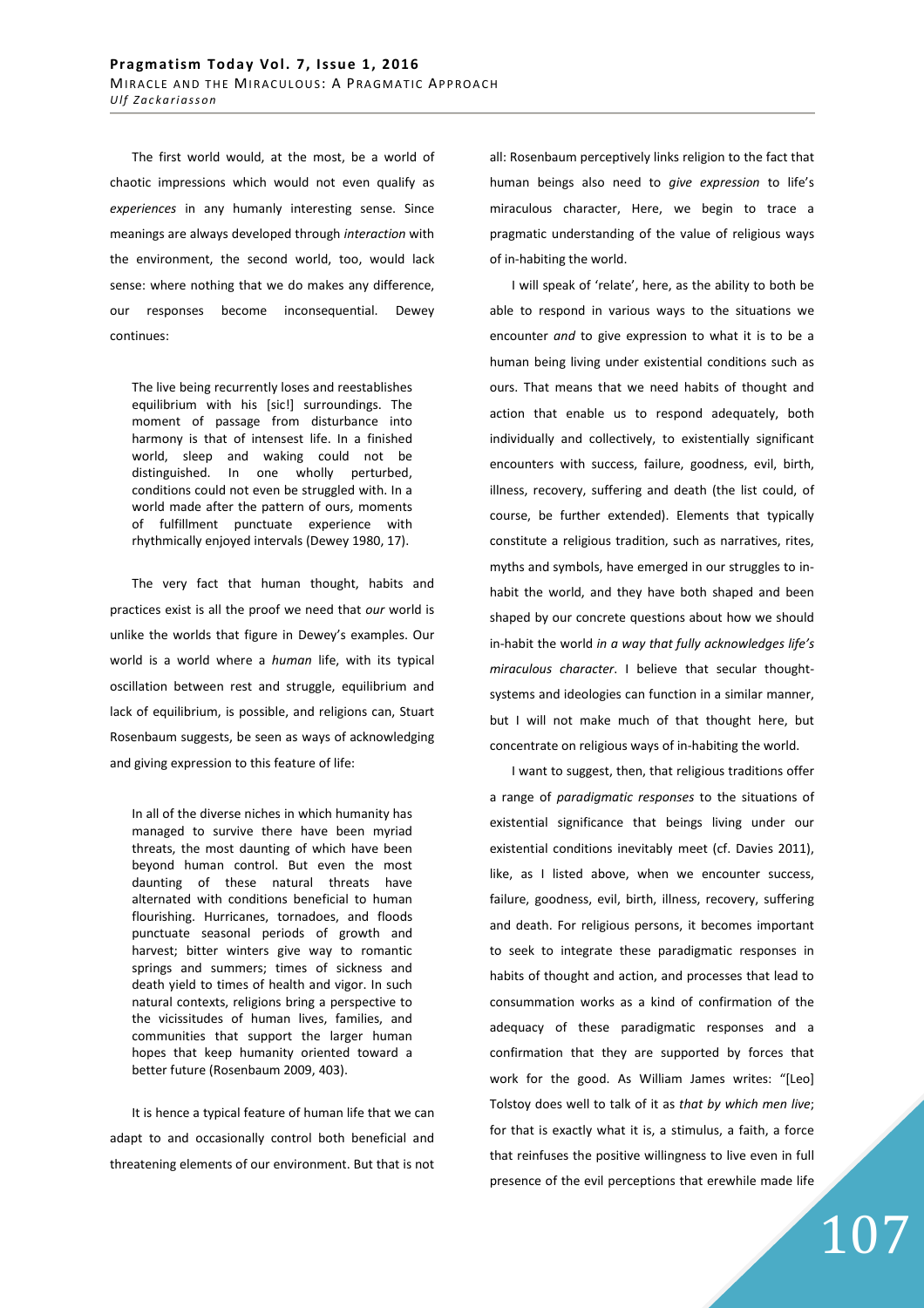seem unbearable" (James 1982, 187; James' emphasis). Such "real effects" on our conduct is, James points out, what pragmatism would expect from a God that is real and not an illusion (James 1982, 516f). The Deweyan point I wish to make here is that this force should not be denied or downplayed; the melioristic suggestion is rather that such a force primarily plays out and becomes manifest in concrete situations where we manage to integrate elements of the paradigmatic responses into our lives and find strength to live with and accept our frequent failures. There is hence no need to think to think of it as primarily discernible in cases where we are passive spectators.

So far, my discussion has primarily aimed to pin down the generic features of talk of the miraculous, and thus construed, Nazism too, to take an extreme example, has a conception of the miraculous, though we would consider it cruel and inhuman (just as we would consider certain religious sects' identification of some events as miracles cruel and inhuman, by the way, like when the Tsunami on Boxing day 2004 was interpreted as a righteous God's way of punishing tourists from gayfriendly nations for those nations' wickedness). The kind of melioristic tensions that I am interested in here concern, I believe, those who would agree that the paradigmatic responses of many (though not all) religious traditions and secular counterparts seek to capture and give expression to a couple of central insights about what it is to be human in a world such as ours. The arguments that follow will primarily appeal to those who recognize these insights and their centrality in many people's religious commitments.

The first insight arises directly out of the fact that there are always elements of contingence in human life and endeavors; occasional strokes of luck are intermingled with cases where even meticulously planned actions fail miserably. Illness strikes some of us while others remain healthy, and so on. This does not imply that we would be just as well off if we stopped planning ahead or began ignoring hazards in our surroundings, but the realization brings about the first

108

important insight I wish to discuss: *that neither accomplishments nor failures are ever fully deserved*.

This dependence on conditions partially outside our control instils a sense of what Dewey calls natural piety, and one of its important aspects is that personal accomplishments and failures cannot have the final word as regards my own or someone else's worth – at each step, there are contingent factors that occasionally benefit us, and occasionally work against us. These factors are, however, at an aggregate level, not forever unpredictable or in principle unknowable: through participatory quests, they can become known and increasingly taken into account. Both religions and secular traditions seek to capture and transmit this insight in narratives, rites, myths and symbols that portray life and its constituent goods as *gifts* rather than something we have *earned*, as well as in warnings against self-righteousness and calls on us to help those who fare ill.

The second important insight balances the first, and arises out of the realization that although we are always to a certain extent at the mercy of contingence, we are also what David Schmidtz calls *persons*: "beings who make choices and who are accountable for the choices they make" (Schmidtz 2006, 38). The insight dawning on us, then, is that *we are responsible both for what we do, the way we do it, and for what we choose not to do*. If we use the best possible methods of inquiry and plan carefully, we can do much more good than if we just rush ahead to do whatever comes first to mind, no matter how good our intentions may be.

This sense of responsibility is often expressed, both within and outside religion, in Golden Rule-style formulations about your obligations towards others (but also, importantly, about others' responsibilities towards you). Needless to say, individuals and religious traditions have very often failed to convert such teachings into concrete practice (Runzo 2001, 187), and the same holds true for secular traditions and ideologies as well. All the same, such moral imperatives have power over us because, I would hold, our experience of what it is to be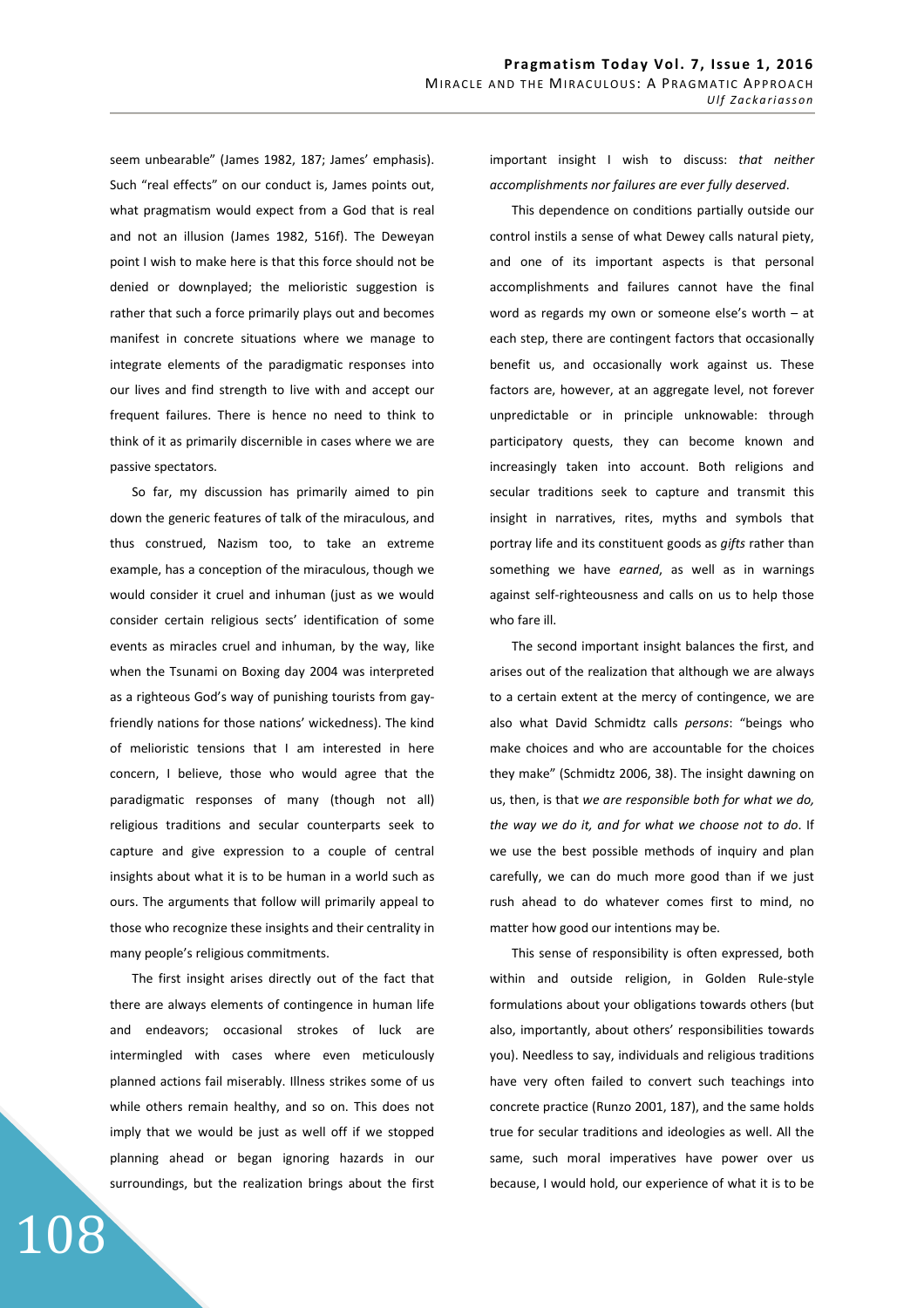human and lead a life that oscillates between equilibrium and lack of equilibrium with the environment leads us to acknowledge them.

### **Miracle and the Miraculous**

When combined, the insights sketched pragmatically entail a form of meliorism: *adequate* responses to life's miraculous character are those that call on us to take action against injustice, suffering, hate, cruelty and inequality, regardless of whether it is directed towards us or others. No one *deserves* to be in that kind of situation*,* no one is *entitled* to treat others like that, it is (as a rule) *possible* for us to do something about it, and we are hence *accountable* if we do nothing – or act so unwisely that we fail to improve matters. Failure to feel at least *compelled* to take action in these situations would thus, from this perspective, comprise a failure to acknowledge life's miraculous character.<sup>5</sup>

The pragmatic suggestion is that the miraculous becomes manifest in the kind of participatory quests that arise out of an acknowledgement of life's miraculous character and is intelligently conducted in accordance with our best knowledge. The starting-point of such participatory quests *can*, but need not, be the kind of spectacular events that the current debate concentrates on. The pragmatic conception of the miraculous is hence significantly broader than the conception of miracles both in that it is much wider and in that it includes entire processes that encompass not just events but also our responses to those events, and so on and so forth. The miraculous functions as a support of our efforts to religiously in-habit the world when we find, in concrete situations, that the paradigmatic responses transmitted by some religious tradition are *adequate* in the sense that they give our

 $\overline{a}$ 

responses a direction that enables us to lead more significant and richer lives than before. This does not, as Dewey was keen to point out, signal a lack of piety but is rather a very pious way of responding to *all* situations that we find ourselves in.

Participatory quests of this kind not only *acknowledge* life's miraculous character; at the same time, they help make that character maximally manifest. Ideally, they terminate in new habits of thought and action that make richer and more significant lives possible, and if not, this signals a need for a renewed quest. From a pragmatic point of view, our ability to respond adequately to life's many different situations offers a much stronger support for religious ways of inhabiting the world than any isolated events, however, beneficial, ever could.

Here, the connection to Dewey's notion "the religious" should be obvious. Dewey defines the religious as a dimension of any experience which brings us closer to some ideal state (Dewey 1934, 9ff). Strivings to acknowledge and make life miraculous character maximally manifest thus typically take a characteristically democratic and emancipatory direction. Pursuit of egoistic desires, no matter how intelligently performed, will thus, on this account, not qualify as *religious* pursuits at all, since they fail to acknowledge life's miraculous character.

Still, it could be objected, I expect, that the pragmatic approach misses something important here connected to alleged miracles' ability to provide "spectacular evidence". It is, for instance, quite common for people who have survived a serious illness or an accident where several others perished to speak of their rescue as a gift from God. Are they rationality entitled to think like that or are they not? a critic might ask.

In response to such an objection, I would like to point out, first, that this is actually not quite the question at the centre of the current debate, where focus is instead on the kind of aggregate of events that seem to violate laws of nature, and what they, taken as a whole, entitle us to claim about God. Yet, I believe that

 $<sup>5</sup>$  There may be many reasons why such impulses to act</sup> are not discharged, like if we do not know how to make a difference or if we live in a society that severely punishes those who, for instance, help a persecuted minority. Thus I prefer to say that we would at least feel *compelled*.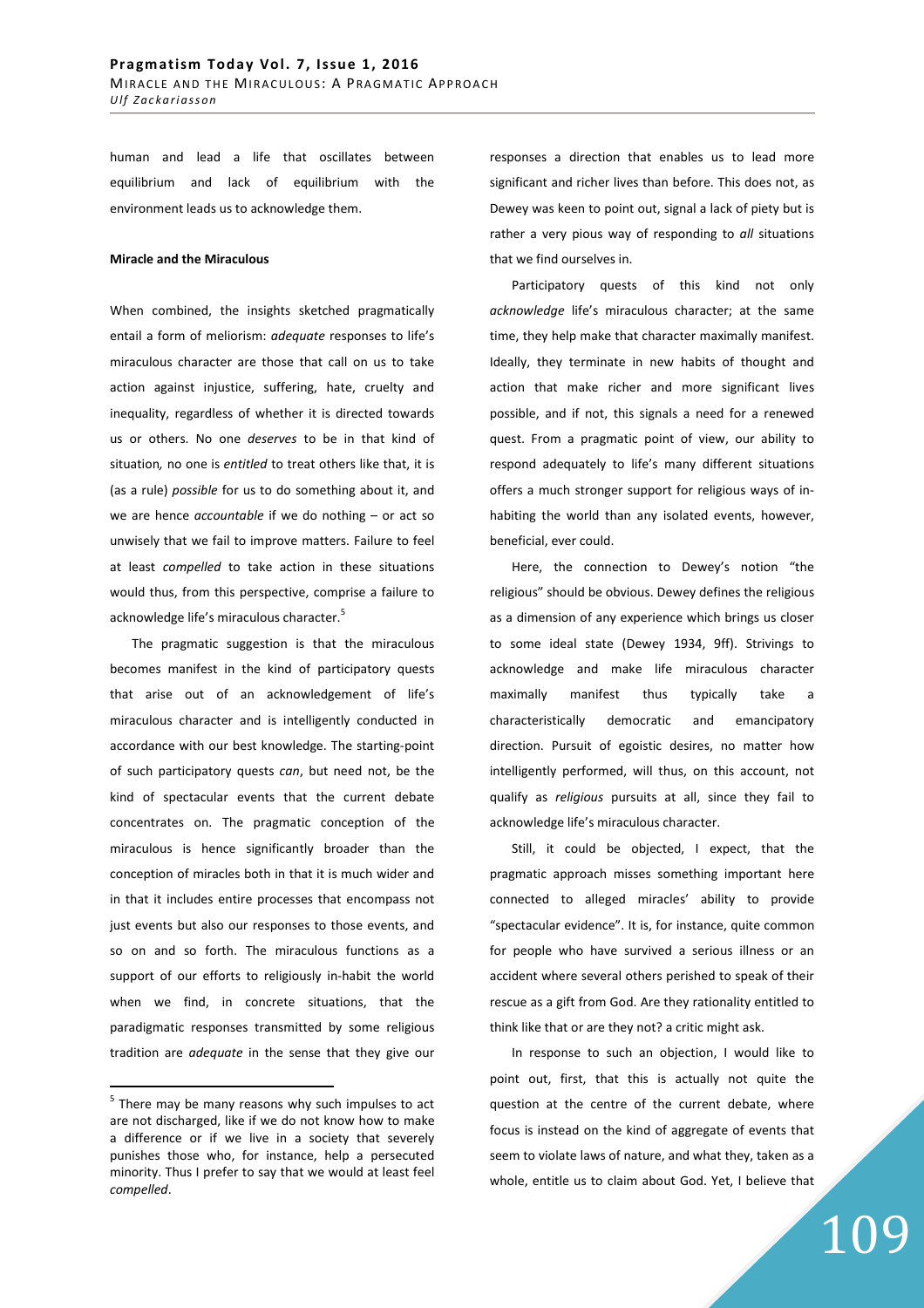there is an interesting continuity between these individual persons' responses and the pragmatic approach's focus on the miraculous that deserves further exploration. Let me illustrate by way of an example where a person inexplicably survived a car crash in which many others perished.

I think it is quite natural for this person to speak of the event in terms of a miracle and one way of seeing whether she is earnest about that characterization would be to check whether she fully acknowledges that she in no way deserved to survive by, for instance, committing her life to the work for improved road safety. A religious life orientation may, for this person, offer adequate ways to both express and constructively channel the sense of guilt that she likely experiences into a project where her survival *makes a positive difference for others* – and here, we recognize what I had to say above about important insights that we find in many religious and secular traditions.

Hopefully, this person's work will, eventually, carry fruit. That success will, however, depend on a great many factors that together constitute a comprehensive process involving cooperation with many others. The spectacular event  $-$  the survival  $-$  is here 'only' part of a process that only in its totality makes life's miraculous character maximally manifest. In fact, similar comprehensive processes could even result from accidents where no one survived, and members of the families of the victims take action to ensure that such accidents will not happen again. This goes to show that the occurrence of some alleged miracle is not even a necessary condition for the initiation and consummation of participatory quests that make life's miraculous character maximally manifest. Individuals who have experienced drastic events may very naturally come to talk of them as miracles, but I believe that pragmatism helps us see the extent to which the miraculous is a feature of human life that can be made manifest not only in response to such events, but to more or less *any* event in human life.

110

This means that rather than taking a stand within the current debate on miracles, pragmatism suggests a perspective where this debate's central topic gradually comes to *wither away* once we learn to appreciate the way the miraculous is a potential feature of very large parts of human life. The very spectacular character that, according to Mackie, promised to make miracles "spectacular evidence" for the existence of God, might actually drives in a direction where we become less sensitive to the manifold of ways in which religious attempts to confidently in-habit the world – in ways that very often transcend, rather than reproduce, sectarian tendencies – find support in everyday actions and interactions in a wide array of human practices.

Against this background, I think we are now in a better position to understand my claim that a pragmatic approach can help people in-habit the world religiously more confidently than before. First and foremost, confidence in religious ways of in-habiting the world does not depend on the occurrence of events that will forever frustrate participatory quests into their causes and thus attempts to learn from them. Once the spectator- and evidence-oriented conception that dominates the current debate is abandoned in favor of a focus on the miraculous, this melioristic tension withers away.

With regard to the second melioristic tension, the pragmatic approach enables us to acknowledge that many of the most remarkable achievements in human history are ecumenical in the Deweyan sense that they have grown out of joint participatory quests open to people of many religious and secular persuasions, and it would be odd indeed to hold that these are only of secondary religious importance, compared to some spectacular events, past and present. This opens for a form of religious pluralism where we hopefully can see how adequate responses to life's miraculous character can grow out of different religious traditions and their rites, myths and symbols, but also from secular ideologies. This is not tantamount to a form of religious relativism, because not just any paradigmatic responses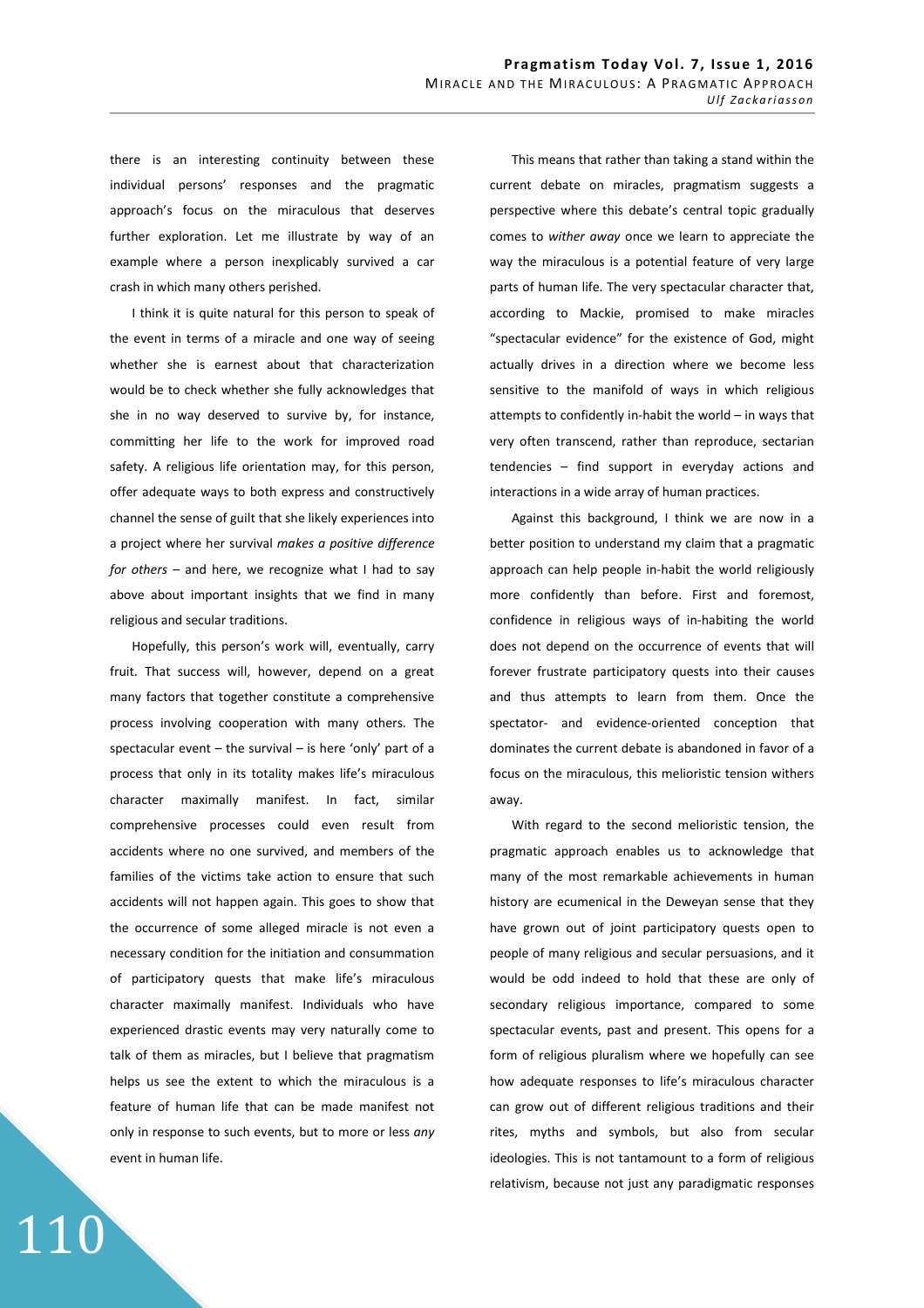can be consonant with the insights I discussed above, but it means that pluralism only becomes problematic when participatory quests become impossible or our different participatory quests clash in some ways.

Now, the third melioristic tension I identified concerns the problem of evil. It would, of course, be absurd to suggest that a pragmatic approach would *solve* the problem of evil; arguably, this is not a problem that we should attempt to solve at all. However, I believe that pragmatism can help us better understand and appreciate the character of the problem of evil. Let me explain how.

From a pragmatic angle, the problem of evil should not be construed so much in a spectator-like fashion concerning why God does not do more, but rather in the agent-oriented form of a gnawing suspicion that we deceive ourselves when we come to believe, talk and act as if life has a miraculous character that we can make manifest: in fact, our efforts will, in the end, turn out to have made no real difference at all. Such suspicions are strengthened whenever civilized communities slide back into barbarism and authoritarianism, when aggression and warfare replaces peaceful coexistence, when scientific results becomes sources of death and destruction, and so on and so forth. When even our best efforts to resolve a problem generate new and larger problems or just come to naught, and no way to restore equilibrium with the environment presents itself, this is cause for despair and skepticism about the miraculous character of human life, and thus also a threat to our ability to confidently in-habit the world religiously.

Now, as several pragmatists have pointed out, the only promising response to this kind of gnawing doubt is, arguably, some kind of will to believe-like response where we commit ourselves to projects that seek to shape reality in ways that make richer and more significant human lives possible (James 1956; Koopman 2009; Pihlström 2013). Just as the problem is shared across life orientations that seek to acknowledge life's miraculous character, so is, arguably, the solution one that requires people of many confessions to join forces and engage in joint participatory quests. This further underlines the need to steer clear of sectarian tendencies and suggests, once more, why a shift of focus towards the miraculous and its emphasis on participatory quests should be a promising option that deserves further attention.

### **Concluding remarks**

In this paper, I have identified some melioristic tensions that suggest that the contemporary defenses of religious ways of in-habiting the world that appeal to miracles risks generating melioristic tensions that ultimately harm rather than support our ability to confidently in-habit the world in religious ways. The main problems with affirmations of miracles as isolated events are, from a pragmatic point of view, more of an existential and moral than an epistemological character.

Pragmatism suggests that people bothered by these tensions should consider the possibility to shift the focus of these discussions towards the miraculous. Such a shift is justified if people bothered by the melioristic tensions discussed above find ways, by means of this new focus, to articulate and to some extent come to terms with experienced problems and tensions outside philosophy proper. The limitation of such an approach is, of course, that its appeal is limited to the people who actually *experience* those problems and tensions. Neither the problem-description nor the proposed solution I have offered here will gain universal assent. I believe that this is something pragmatists should accept and even endorse as part of a general commitment to pluralism: there are simply no master arguments or final answers, least of all in philosophy. But that does should not prevent us from trying to come to terms with certain problems and suggest ways to resolve concretely experienced tensions wherever possible.<sup>6</sup>

 $\overline{a}$ 

111

 $<sup>6</sup>$  I am grateful to an anomymous reviewer of this journal</sup> for very helpful comments on an earlier version of this article.